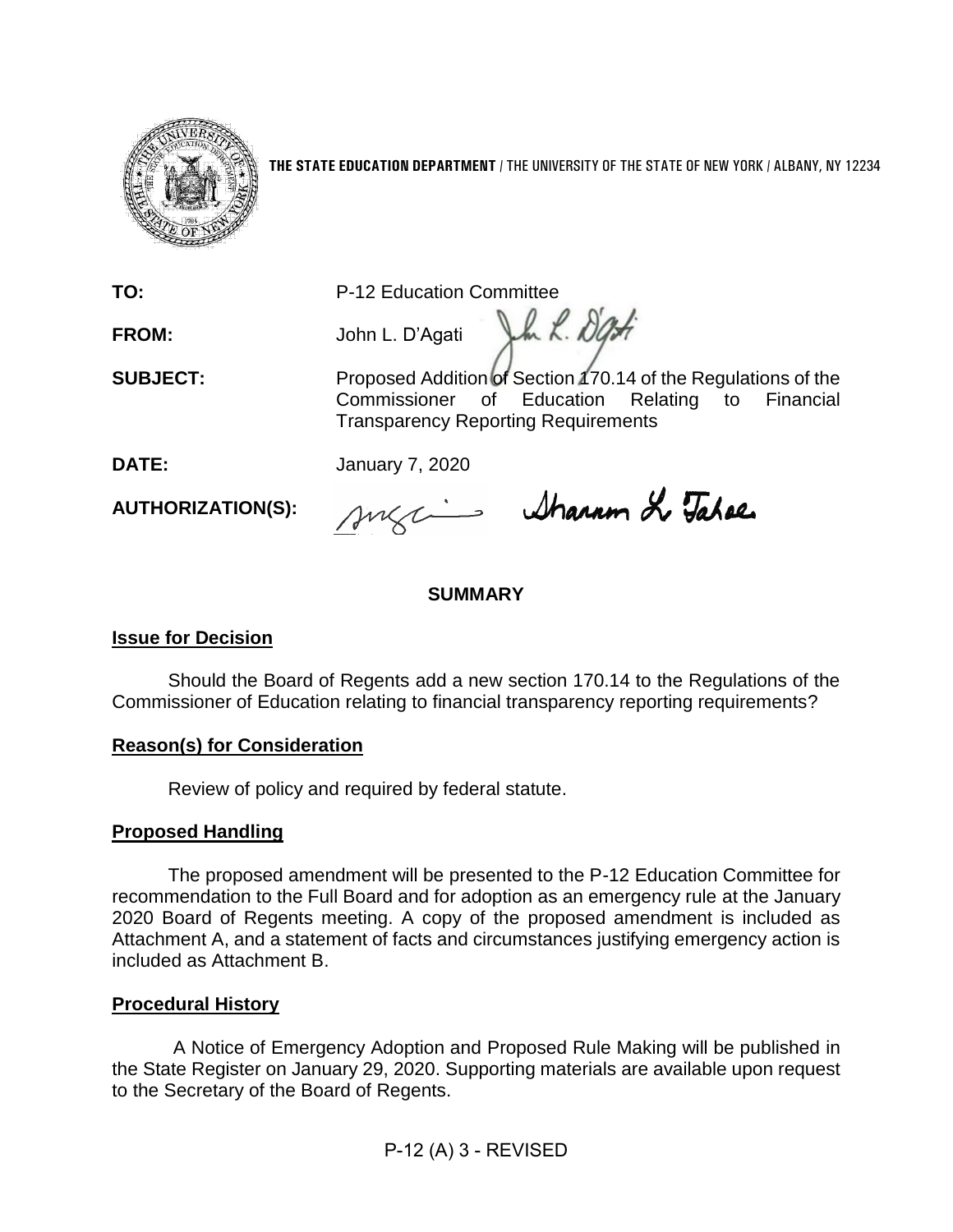## **Background Information**

The Every Student Succeeds Act (ESSA) requires that every school district and charter school submit a financial transparency report for inclusion in its report card that provides "the per-pupil expenditures of Federal, State, and local funds, including actual personnel expenditures and actual non-personnel expenditures of Federal, State, and local funds, disaggregated by source of funds," beginning with actual expenditures from the 2018-19 school year for school districts and the 2019-20 school year for charter schools<sup>1</sup>. The United States Department of Education has provided states with significant flexibility to develop these reports in a way that meets the individual needs of the state. As a result, every school district and charter school in New York State will report per pupil expenditures, disaggregated for each school, pursuant to the regulations and guidelines developed by the Department.

This requirement under ESSA will provide important opportunities for school districts, parents, taxpayers, the State, and other stakeholders to cultivate a better understanding of school finances and help spur local discussions about transparency, equity, accountability, confirmation of best practices, and opportunities for improvements in financial management and educational programming.

Over the past two years, the Department has undertaken a rigorous approach of outreach to stakeholders to develop a report template and uniform guidance in submitting expenditure data. Preliminary draft guidance was published in May 2019, and many stakeholders reviewed the document and provided additional feedback that has been reflected in this proposed regulation and the Department guidance.

The report will be divided into the following sections, which will provide the required expenditure data, as well as important contextual information, to inform the reader of each school's and school district's financial and student needs:

- **District-level context:** Provides district enrollment, student needs, and fiscal capacity;
- **School-level context:** Provides school enrollment, percentage of economically disadvantaged students, students with disabilities, and English language learners/multi-language learners (ELLs/MLLs); student ethnicity; certified teacher-to-student ratio; average years of teacher experience; and percentage of teachers with 0-3, 4-24, and 25 or more years of experience;
- **Cost drivers:** Provides student need, fiscal capacity, and regional costs;
- **Total Per-Pupil Expenditures:** School-level expenditures, compared to other schools with similar grades served across the State, county, and school district, where applicable;

<sup>1</sup> Charter schools currently report actual expenditure data pursuant to section 119.3 of the Commissioner's regulations, which satisfies the ESSA financial transparency reporting requirements for the 2018-2019 school year. Charter schools shall begin reporting actual expenditures pursuant to the process outlined in the proposed amendment commencing in the 2019-2020 school year.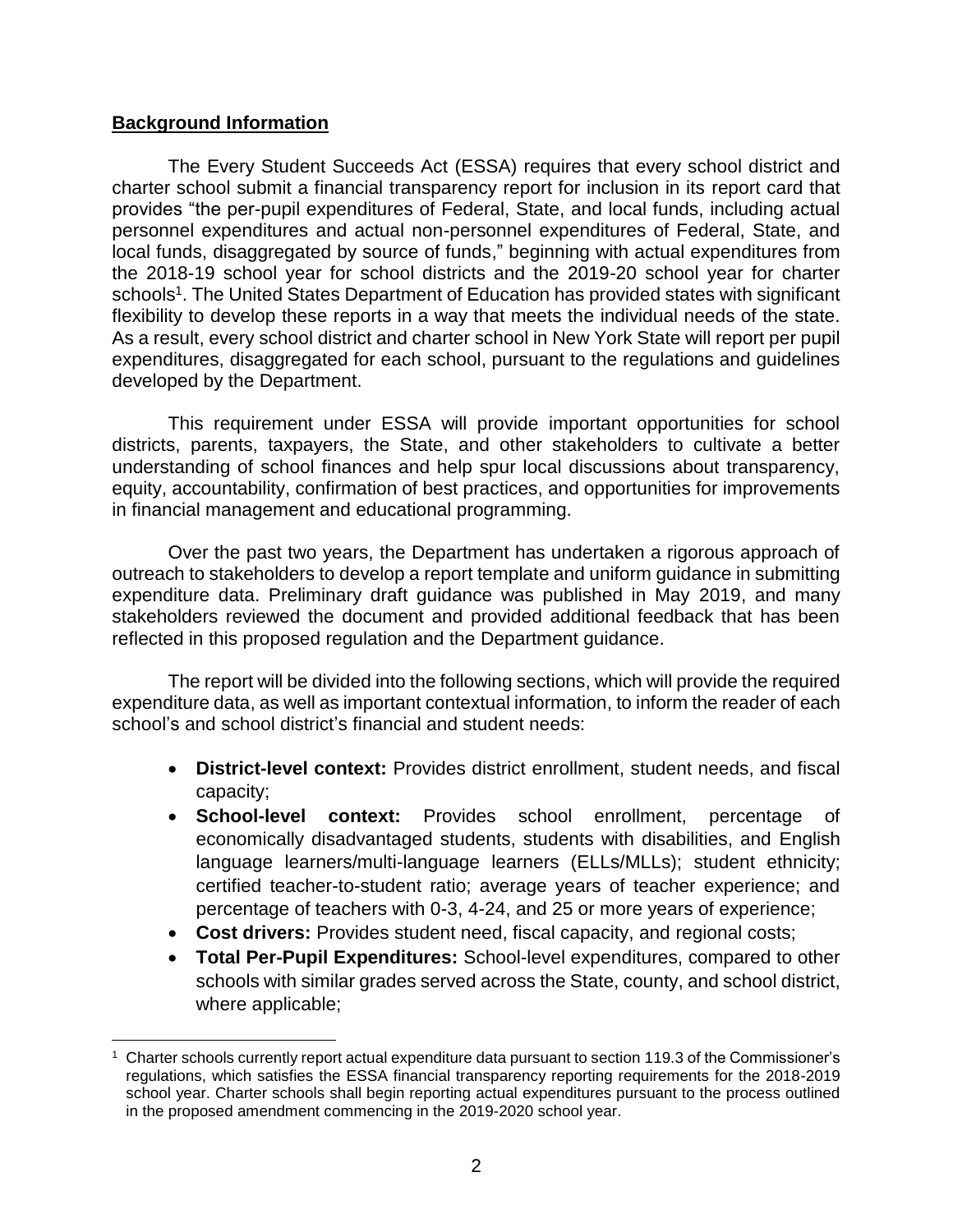- **Per-Pupil Expenditures by Instruction/Administration/Other:** School-level and district-level expenditures, including costs for classroom teachers, other instructional salaries and benefits, and administrative salaries and benefits;
- **Per-Pupil Expenditures by Local/State and Federal funding sources:** School-level and district-level expenditures, including details for Title I Part A, Title II Part A, Title III Part A, Title IV Part A, IDEA, and all other federal funds;
- **Per-Pupil Expenditures in selected program detail areas:** School-level and district-level expenditures, including special education, ELL/MLL services, pupil services, community school programs, BOCES services, and prekindergarten;
- **Total Expenditures and Funds Excluded from Per-Pupil Expenditures:** Total dollars expended, including items excluded from the per-pupil amounts such as transportation, charter school tuition, other tuition, debt service, and other categories;
- **District Average Fringe Benefit Rates;** and
- **School district and charter school-developed website link:** A link for readers of the report to go to the school district or charter school website for a page developed exclusively for providing additional important information related to this reporting.

School districts have begun reporting expenditure data, which will be combined with other contextual information already collected by the Department into a report that will be available on June 1, 2020. In subsequent years, the report publication date will be April 1.

## **Proposed Regulatory Change**

 $\overline{a}$ 

The proposed amendment sets forth the financial reporting requirements that school districts and charter schools will be required to comply with to meet the requirements of the federal Every Student Succeeds Act (ESSA).

Commencing on March 1, 2020 (using 2018-2019 school year data) and each March 1 thereafter (using the preceding school year's data), school districts shall be required to submit certain school-level expenditure data to the Department in a manner and in a form prescribed by the Commissioner. Commencing on November 1, 2020 (using 2019-20 school year data) and each November 1 thereafter (using the preceding school year's data) charter schools shall be required to submit certain school level expenditure data to the Department in a manner and in a form prescribed by the Commissioner.<sup>2</sup> Such data will be used by the Department to develop an ESSA Financial Transparency Report for each school district and charter school.

<sup>2</sup> Charter schools currently report actual expenditure data pursuant to section 119.3 of the Commissioner's regulations, which satisfies the ESSA financial transparency reporting requirements for the 2018-2019 school year. Charter schools shall begin reporting actual expenditures pursuant to the process outlined in the proposed amendment commencing in the 2019-2020 school year.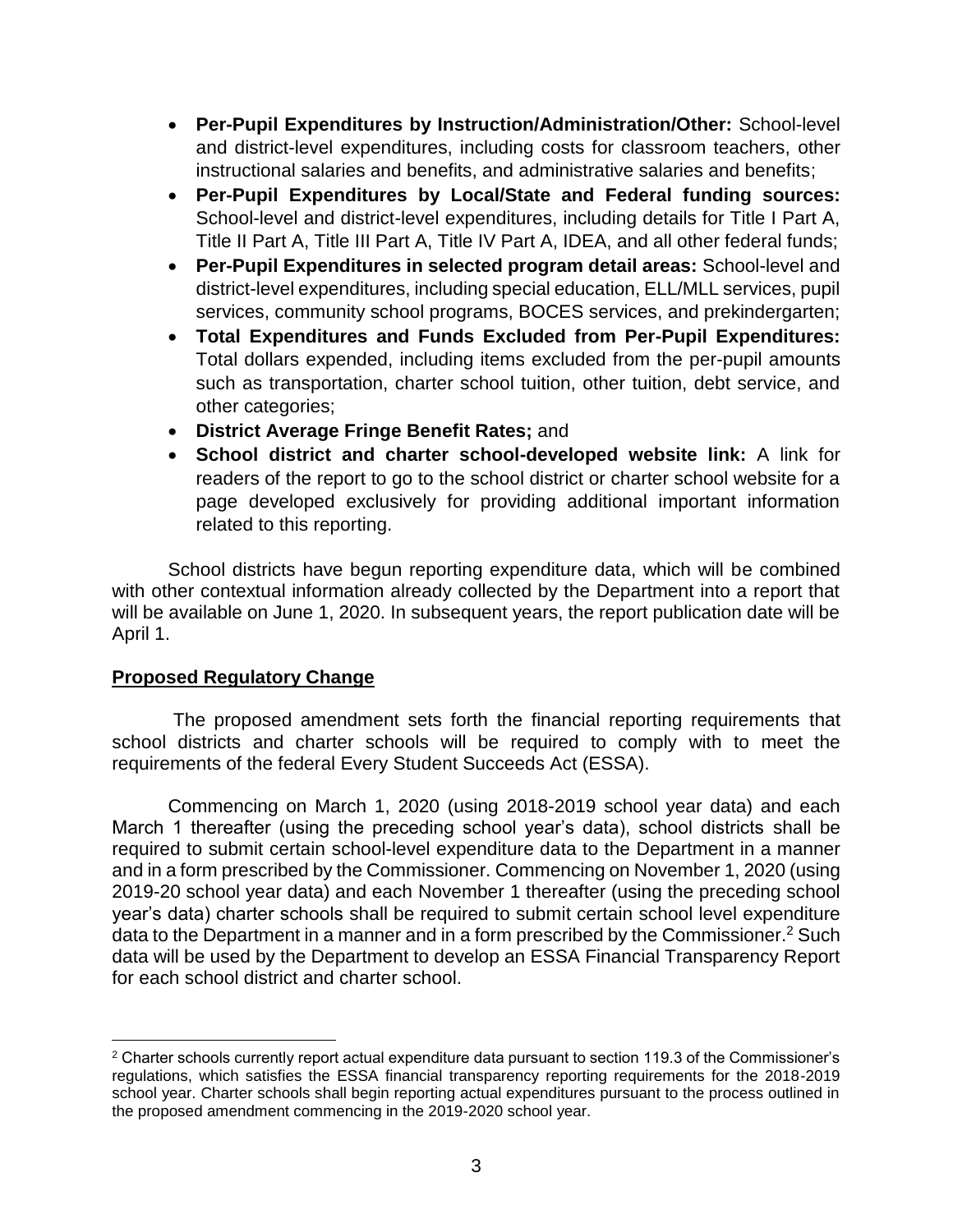## **Related Regents Items**

#### [March 2017 Update](https://www.regents.nysed.gov/meetings/2017/2017-03/meeting-board-regents-public-retreat%20%20Every%20Student%20Succeeds%20Act%20Financial%20Transparency%20Requir%20ement.pdf)

(https://www.regents.nysed.gov/meetings/2017/2017-03/meeting-board-regents-publicretreat%20%20Every%20Student%20Succeeds%20Act%20Financial%20Transparency %20Requir%20ement.pdf )

#### [April 2019 Update](https://www.regents.nysed.gov/common/regents/files/FB%20Monday%20-%20Update%20on%20ESSA%20Implementation.pdf)

https://www.regents.nysed.gov/common/regents/files/FB%20Monday%20- %20Update%20on%20ESSA%20Implementation.pdf

## [July 2019 Update](http://www.regents.nysed.gov/common/regents/files/719p12d2.pdf)

http://www.regents.nysed.gov/common/regents/files/719p12d2.pdf

#### [ESSA Financial Transparency Requirement Powerpoint](http://www.regents.nysed.gov/common/regents/files/P-12%20Education%20-%20Every%20Student%20Succeeds%20Act%20Financial%20Transparency%20Requirement.pdf)

http://www.regents.nysed.gov/common/regents/files/P-12%20Education%20- %20Every%20Student%20Succeeds%20Act%20Financial%20Transparency%20Requir ement.pdf

#### **Recommendation**

It is recommended that the Board of Regents take the following action:

VOTED: That section 170.14 of the Regulations of the Commissioner of Education be amended, as submitted, effective January 14, 2020, as an emergency action upon a finding by the Board of Regents that such action is necessary for the preservation of the general welfare to immediately conform the Regulations of the Commissioner of Education to the requirements of the Every Student Succeeds Act, which requires each school district to submit a financial transparency report for inclusion in its report card beginning with actual expenditures from the 2018-19 school year and to immediately notify school districts of their obligation to file such report.

## **Timetable for Implementation**

If adopted at the January 2020 meeting, the emergency rule will become effective on January 14, 2020. It is anticipated that the proposed rule will be presented to the Board of Regents for permanent adoption at the May 2020 Regents meeting, after publication of the proposed rule in the State Register and expiration of the 60-day public comment period required under the State Administrative Procedure Act. It is also expected that a second emergency action will be necessary at the April 2020 Regents meeting to ensure that the emergency rule remains in effect until it can be adopted as a permanent rule.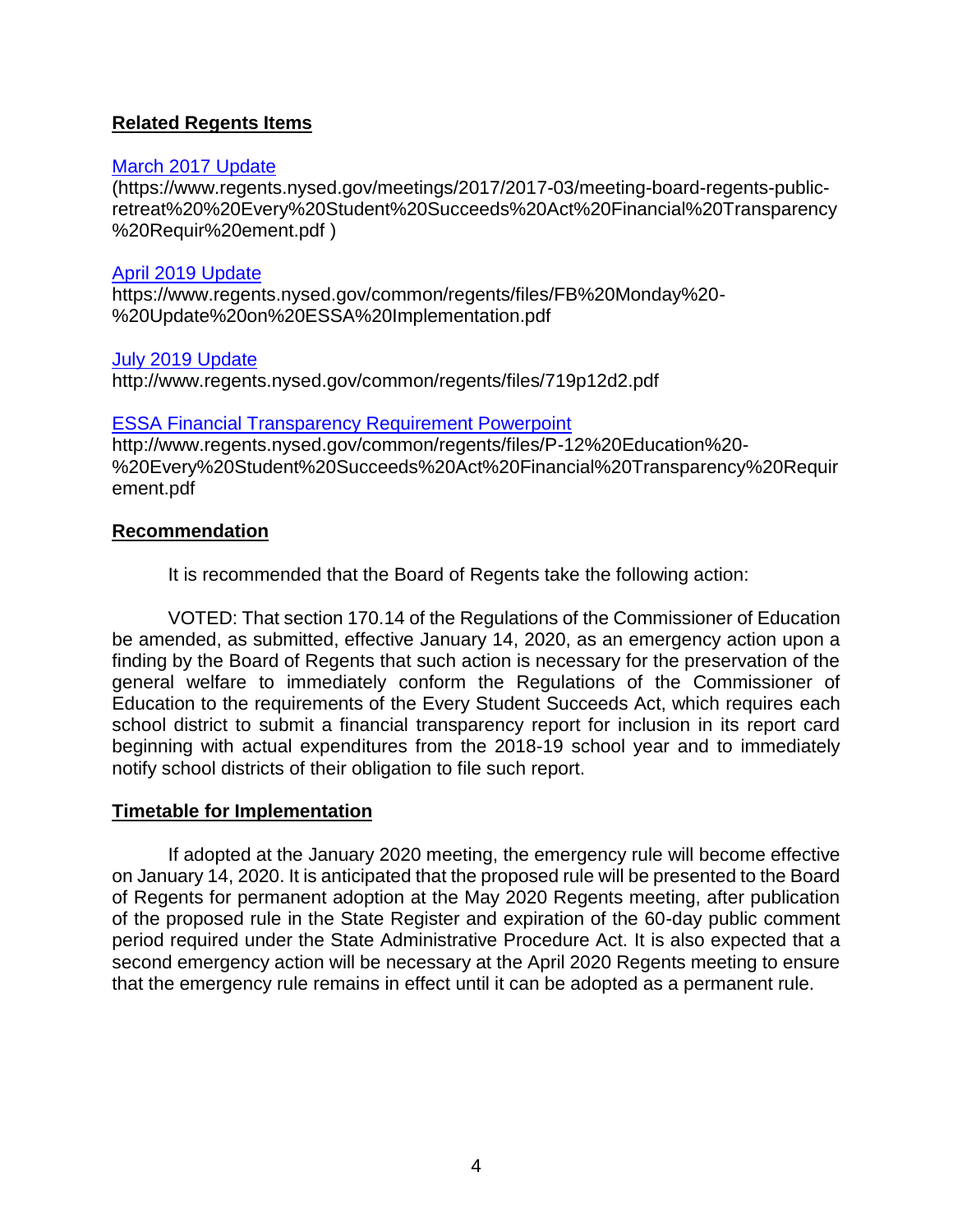#### **Attachment A**

#### AMENDMENT OF THE REGULATIONS OF THE COMMISSIONER OF EDUCATION

Pursuant to Education Law sections 101, 207, 305, 3614, and the Elementary and Secondary Education Act of 1965, as amended by the Every Student Succeeds Act of 2015, 20 U.S.C. sections 6301 et seq. (Public Law 114-95, 129 STAT. 1802).

A new section 170.14 shall be added to the Regulations of the Commissioner, as follows:

§170.14 Every Students Succeeds Act (ESSA) Financial Transparency Reporting Requirements.

(a) Commencing on March 1, 2020 (using 2018-2019 school year data), and each March 1 thereafter (using the preceding school year's data), each school district shall be required to submit expenditure data for each school in the district to the Department in a form and manner prescribed by the Commissioner consistent with this section.

(b) For the 2018-2019 school year, charter schools will have fulfilled their ESSA reporting requirements pursuant to their reporting obligations under section 119.3 of this Title. Commencing on November 1, 2020 (using 2019-2020 school year data), and each November 1 thereafter (using the preceding school year's data), each charter school shall be required to submit school-level expenditure data to the Department in a manner and in a form prescribed by the Commissioner consistent with this section.

(c) The data provided in subdivisions (a) and (b) of this section will be used by the Department to develop an ESSA Financial Transparency Report, which shall display expenditures reported pursuant to subdivision (d) of this section on a per-pupil basis,

5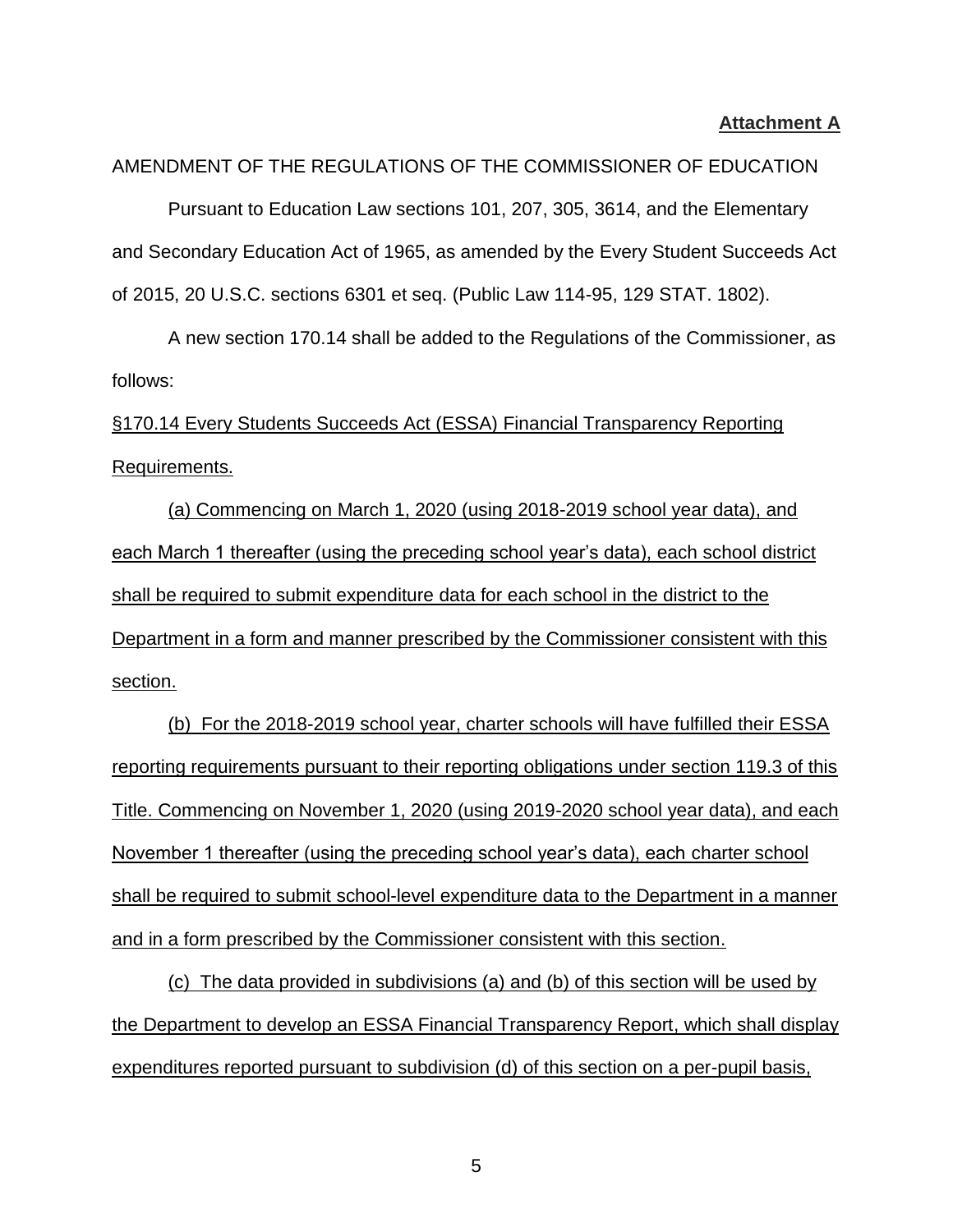and shall include other data already collected by the Department through other means, for each school district and charter school, to be included in the New York State report card as prescribed in subdivision (m) of section 100.2 of this Chapter.

(d) Such data shall be based, to the greatest extent possible, on actual expenditures as they occurred in each school in the previous school year and shall include, but not be limited to:

(1) total expenditures (except those described in paragraphs (4) and (5) of this subdivision), disaggregated by Federal funds and combined State and local funds;

(2) total expenditures (except those described in paragraphs (4) and (5) of this subdivision), disaggregated by the following categories of expenditures: instruction, administration, and all other expenditures;

(3) total expenditures (except those described in paragraphs (4) and (5) of this subdivision) in specific program areas, including but not limited to special education, English language learner/multi-lingual learner services, pupil services, BOCES services, community schools programs, and prekindergarten programs;

(4) expenditures excluded from the per-pupil calculation, including transportation expenditures; tuition payments made to charter schools and other entities; debt service expenditures; expenditures in the school food service fund, the public library fund, the debt service fund, the capital fund, the permanent fund, miscellaneous special revenue funds; expenditures for services provided to charter schools and nonpublic schools; and payments to community-based organizations for prekindergarten programs.

(5) Provided, however, that all amounts for all interfund transfers to and from each fund, and the private purpose trust fund shall not be included in this reporting.

6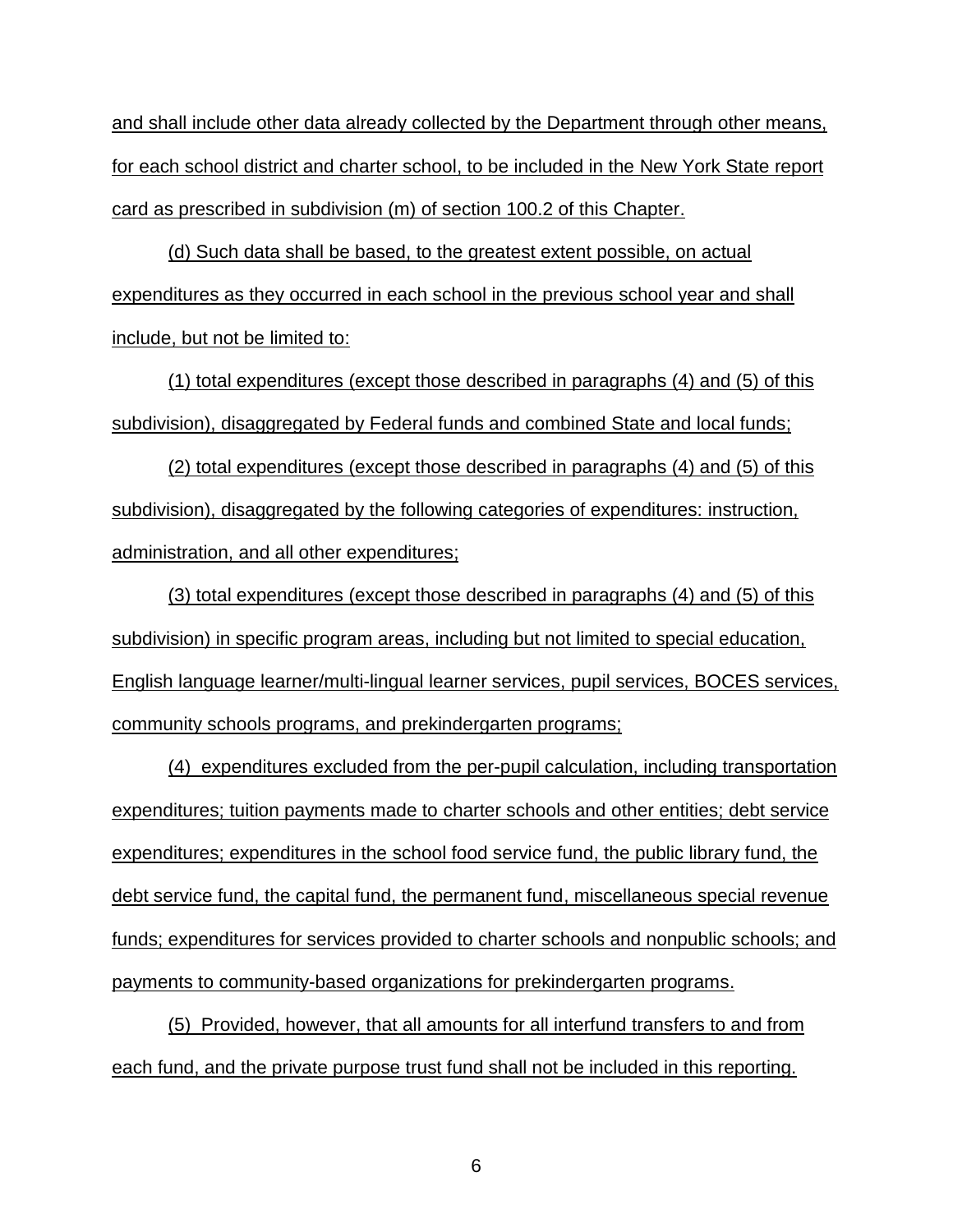(e) After the school-level data required in this section has been submitted to the Commissioner, the Department shall generate an ESSA Financial Transparency report for each school, school district, and charter school using the data submitted pursuant to paragraph (b) of this subdivision with other public school and district level data submitted to the Department. The Department shall also include on the report, if requested by the school district or charter school, a link to the school district's or charter school's website to further explain the data available on the ESSA Financial Transparency report.

(f) The 2018-19 school year reports shall be publicly available no earlier than June 1, 2020, and for the 2019-20 school year and each school year thereafter, such reports shall be available no earlier than April 1 of the subsequent school year.

(g) The expenditure data provided in paragraph (b) of this subdivision must align, where applicable and to the extent possible, with the data school districts provide in their ST-3 annual financial reports required pursuant to General Municipal Law §30. Charter schools shall submit financial data in accordance with guidance developed by the Commissioner in consultation with the field.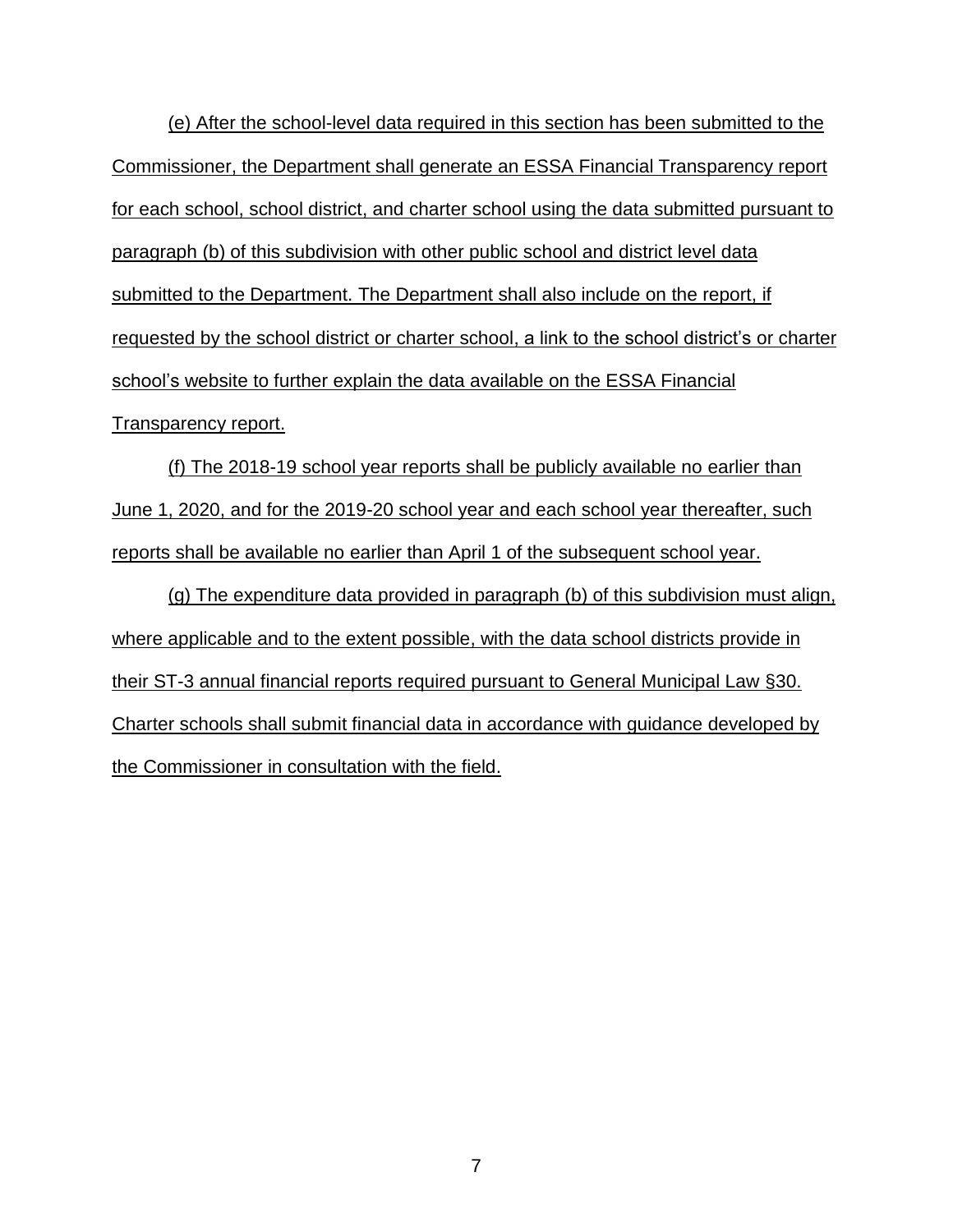#### **Attachment B**

# STATEMENT OF FACTS AND CIRCUMSTANCES WHICH NECESSITATE EMERGENCY ACTION

The proposed addition of section 170.14 of the Regulations of the Commissioner of Education is necessary to implement the Every Student Succeeds Act (ESSA), which requires that every school district and charter school shall submit a financial transparency report for inclusion in its report card that provides "the per-pupil expenditures of Federal, State, and local funds, including actual personnel expenditures and actual non-personnel expenditures of Federal, State, and local funds, disaggregated by source of funds".

The proposed addition of section 170.14 of the Regulations of the Commissioner of Education implements the financial transparency reporting provisions of ESSA by requiring that school districts submit school-level expenditure data to the Department commencing on March 1, 2020 (using 2018-19 school year data) and each March 1 thereafter (using the preceding school year's data). The Department has existing staterequired charter school reporting data to satisfy the ESSA financial transparency reporting requirements for the 2018-2019 school year and charter schools shall begin reporting for actual expenditures from the 2019-2020 school year on November 1, 2020 (using 2019-20 school year data) and each November 1 thereafter (using the preceding school year's data).

Since the Board of Regents meets at fixed intervals, the earliest the proposed rule can be presented for permanent adoption, after expiration of the required 60-day comment period provided for in the State Administrative Procedure Act (SAPA) sections

8